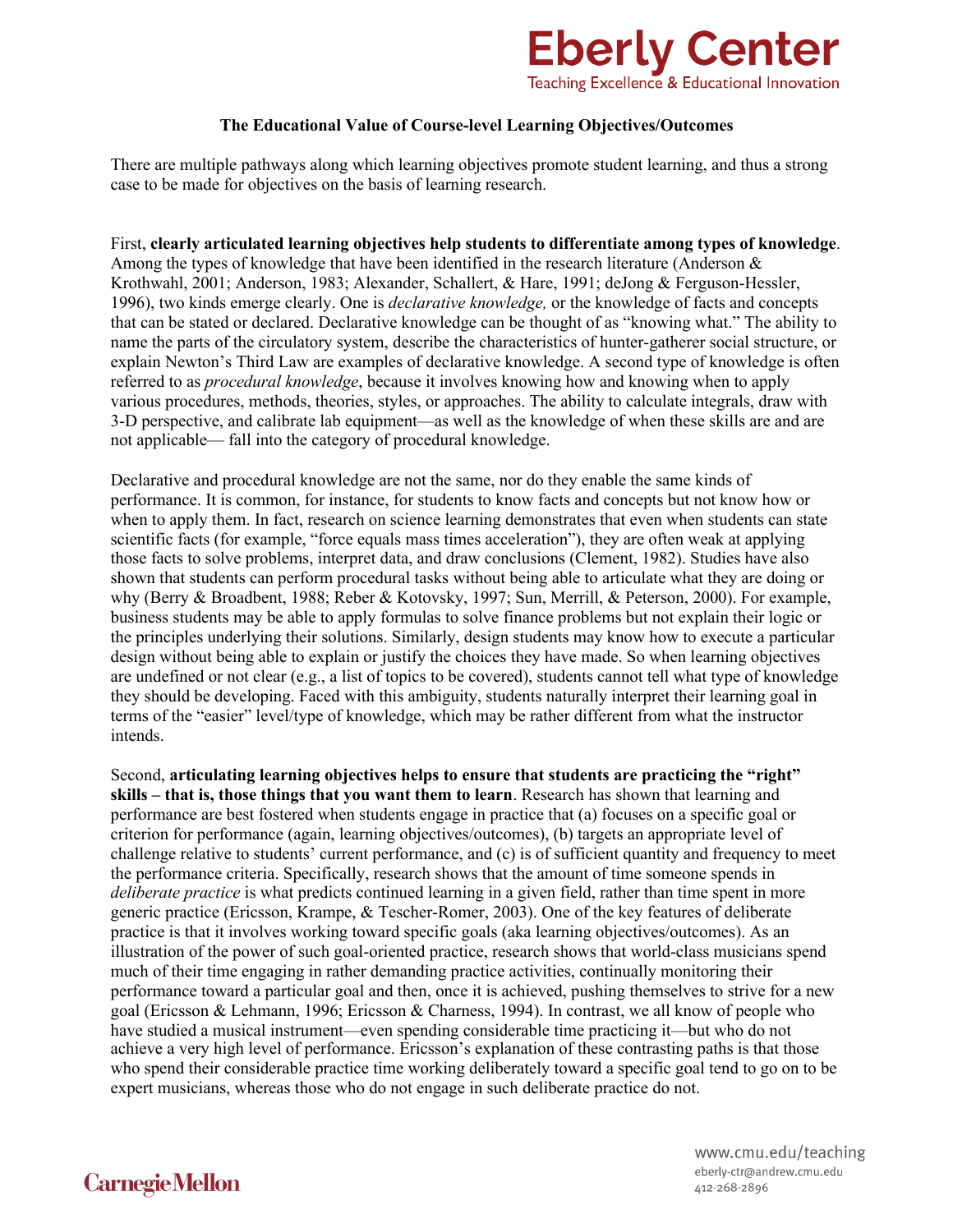## **Eberly Center** Teaching Excellence & Educational Innovation

So goals/outcomes/objectives provide students with a focus for their learning, which leads to more time and energy going to that area of focus. Consistent with this, Rothkopf and Billington (1979) found that students who had specific goals when they were learning from a text paid more attention to passages that were relevant to their goals and hence learned those passages better.

Third, **articulating learning objectives helps to ensure that your course balances independence with guidance in a way that is appropriate for students' level.** As instructors, we want our students to become independent, self-directing learners. However, getting there is a developmental process, beginning with the acquisition of basic content knowledge and disciplinary skills, and evolving to encompass greater creativity, risk-taking, and autonomy. Because what novices need to learn is not necessarily what advanced students need, it is critical to set course objectives that provide the appropriate balance of guidance and autonomy for students' level of sophistication. Research on learning supports the conclusion that novice to intermediate learners benefit from direct, strong instructional guidance, while advanced learners may benefit from more autonomy and opportunities for exploration (Kyllonen and Lajoie, 2003; Cronbach and Snow, 1977; Klahr & Nigam, 2004). Indeed, one meta-analysis (encompassing 70 smaller studies) showed that novice students who were given tasks with insufficient guidance and instruction showed not only lack of learning gains but actual learning losses (Clark, 1989). On the other hand, studies also suggest that providing too much direct instruction to advanced students can interfere with learning by creating split-attention and redundancy effects (Kalyuga, Ayres, Chandler,  $&$  Sweller, 2003). These studies indicate that student level matters profoundly when determining appropriate instruction. For example, what might constitute "spoon-feeding" to an advanced student may be a necessary and systematic building of skills to a relative novice. Thus, a benefit to articulating clear learning objectives is to identify the appropriate level of independence for students at a given level.

In the same vein, though perhaps less obviously, learning objectives can help to foster creativity. As researchers of artistic mastery have observed, artistic excellence involves both technical proficiency and creative expression (Sloboda, 1996). Technical proficiency is necessary for creative expression, yet expression is not reducible to technique. Therefore, it is important for instructors who have the long-term goal of developing technical expression to define objectives for novice and intermediate students that focus on building technical skills and knowledge, while defining objectives for advanced students that emphasize creativity and innovation. When thoughtfully articulated, high-level objectives can set a high and consistent standard without limiting the creativity with which students go about meeting it. So, for example, while novice dance students might be expected to "recognize and reproduce particular dance styles," more advanced students could reasonably be expected to "interpret and embody those styles according to their own vision".

Fourth, and perhaps most importantly for many of the upper level courses we teach, **clearly articulated learning objectives will help our students to learn new material in such a way that they can flexibly and appropriately use it in a variety of contexts, both in the short term and down the road**. Cognitive scientists call this "transfer," and it is one of the key markers of deep learning (for a discussion of different dimensions of transfer, see Barnett & Ceci, 2002). Nevertheless, transfer is a significant challenge for students to achieve. Indeed, most research has found that (a) transfer occurs neither often nor automatically, and (b) the more dissimilar the learning and transfer contexts, the less likely successful transfer will occur. In other words, much as we would like them to, students often do not successfully apply relevant skills or knowledge in novel contexts (Singley & Anderson, 1989; McKeough, Lupart, & Marini, 1995; Thorndike & Woodworth, 1901; Reed, Ernst, & Banerji, 1974; Singley, 1995; Cognition and Technology Group at Vanderbilt, 1994; Singley & Anderson, 1989; Holyoak & Koh, 1987).

**Carnegie Mellon** 

www.cmu.edu/teaching eberly-ctr@andrew.cmu.edu 412-268-2896